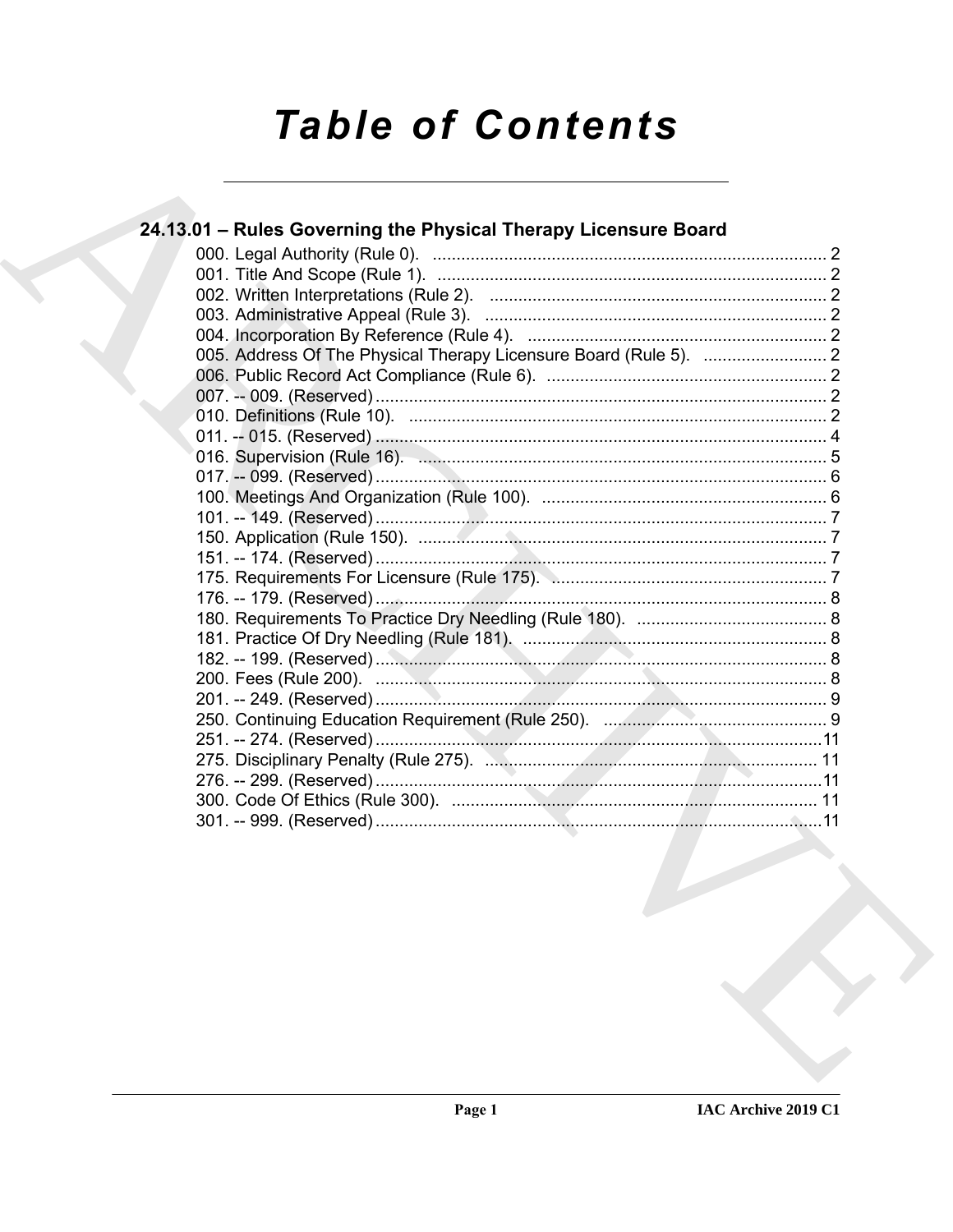#### **IDAPA 24 TITLE 13 CHAPTER 01**

### <span id="page-1-20"></span><span id="page-1-0"></span>**24.13.01 – RULES GOVERNING THE PHYSICAL THERAPY LICENSURE BOARD**

#### <span id="page-1-1"></span>**000. LEGAL AUTHORITY (RULE 0).**

These rules are hereby prescribed and established pursuant to the authority vested in the Physical Therapy Licensure Board by the provisions of Section 54-2206, Idaho Code. (3-19-07)

#### <span id="page-1-22"></span><span id="page-1-2"></span>**001. TITLE AND SCOPE (RULE 1).**

The rules shall be cited as IDAPA 24.13.01, "Rules Governing the Physical Therapy Licensure Board." (3-19-07)

#### <span id="page-1-23"></span><span id="page-1-3"></span>**002. WRITTEN INTERPRETATIONS (RULE 2).**

The board may have written statements that pertain to the interpretation of the rules of this chapter. Such interpretations, if any, are available for public inspection and copying at cost in the main office of the Bureau of Occupational Licenses. (3-19-07) Occupational Licenses.

#### <span id="page-1-11"></span><span id="page-1-4"></span>**003. ADMINISTRATIVE APPEAL (RULE 3).**

Administrative appeals shall be governed by the Administrative Procedure Act, Title 67, Chapter 52, Idaho Code. (3-19-07)

#### <span id="page-1-19"></span><span id="page-1-5"></span>**004. INCORPORATION BY REFERENCE (RULE 4).**

There are no documents incorporated by reference into this rule. (3-19-07)

#### <span id="page-1-10"></span><span id="page-1-6"></span>**005. ADDRESS OF THE PHYSICAL THERAPY LICENSURE BOARD (RULE 5).**

**24.13.01 – RULES OVERINNO THE PHYSICAL THERAPY LICENSURE BOARD<br>
1991. LECAL ALTHORITY (RULE P), had paramete the authority vented in the Physical Therapy License<br>
1991. THE ANS SCOPE RULE R).<br>
1991. THE ANS SCOPE RULE R)** The office of the Physical Therapy Licensure Board is located within the Bureau of Occupational Licenses, 700 W. State Street, Boise, Idaho 83702. The Bureau is open between the hours of 8:00 a.m. and 5:00 p.m. each day except Saturdays, Sundays and holidays. The telephone number of the Board is (208) 334-3233. The Board's fax number is (208) 334-3945. The Board's e-mail address is  $phi@ibol.idaho.gov$ . The Board's official website is http:// www.ibol.idaho.gov. (3-19-07)

#### <span id="page-1-21"></span><span id="page-1-7"></span>**006. PUBLIC RECORD ACT COMPLIANCE (RULE 6).**

The records associated with The Physical Therapy Licensure Board are subject to the provisions of the Idaho Public Records Act, Title 74, Chapter 1, Idaho Code. (3-19-07)

#### <span id="page-1-8"></span>**007. -- 009. (RESERVED)**

#### <span id="page-1-9"></span>**010. DEFINITIONS (RULE 10).**

<span id="page-1-16"></span><span id="page-1-14"></span><span id="page-1-13"></span><span id="page-1-12"></span>**01. Board**. The Physical Therapy Licensure Board. (3-19-07)

**02. Bureau**. Bureau means the Idaho Bureau of Occupational Licenses as created in section 67-2602, Idaho Code. (3-19-07)

**03. Physical Therapist**. An individual who meets all the requirements of Title 54, Chapter 22, Idaho lds an active license and who engages in the practice of physical therapy. (3-19-07) Code, holds an active license and who engages in the practice of physical therapy.

<span id="page-1-17"></span>**04. Physical Therapist Assistant**. An individual who meets the requirements of Title 54, Chapter 22, Idaho Code, holds an active license, and who performs physical therapy procedures and related tasks that have been selected and delegated only by a supervising physical therapist. (3-19-07)

<span id="page-1-18"></span>**05.** Supportive Personnel. An individual, or individuals, who are neither a physical therapist or a physical therapist assistant, but who are employed by and/or trained under the direction of a licensed physical therapist to perform designated non-treatment patient related tasks and routine physical therapy tasks. (3-19therapist to perform designated non-treatment patient related tasks and routine physical therapy tasks.

<span id="page-1-15"></span>**06. Non-Treatment Patient Related Tasks**. Actions and procedures related to patient care that do not involve direct patient treatment or direct personal supervision, but do require a level of supervision not less than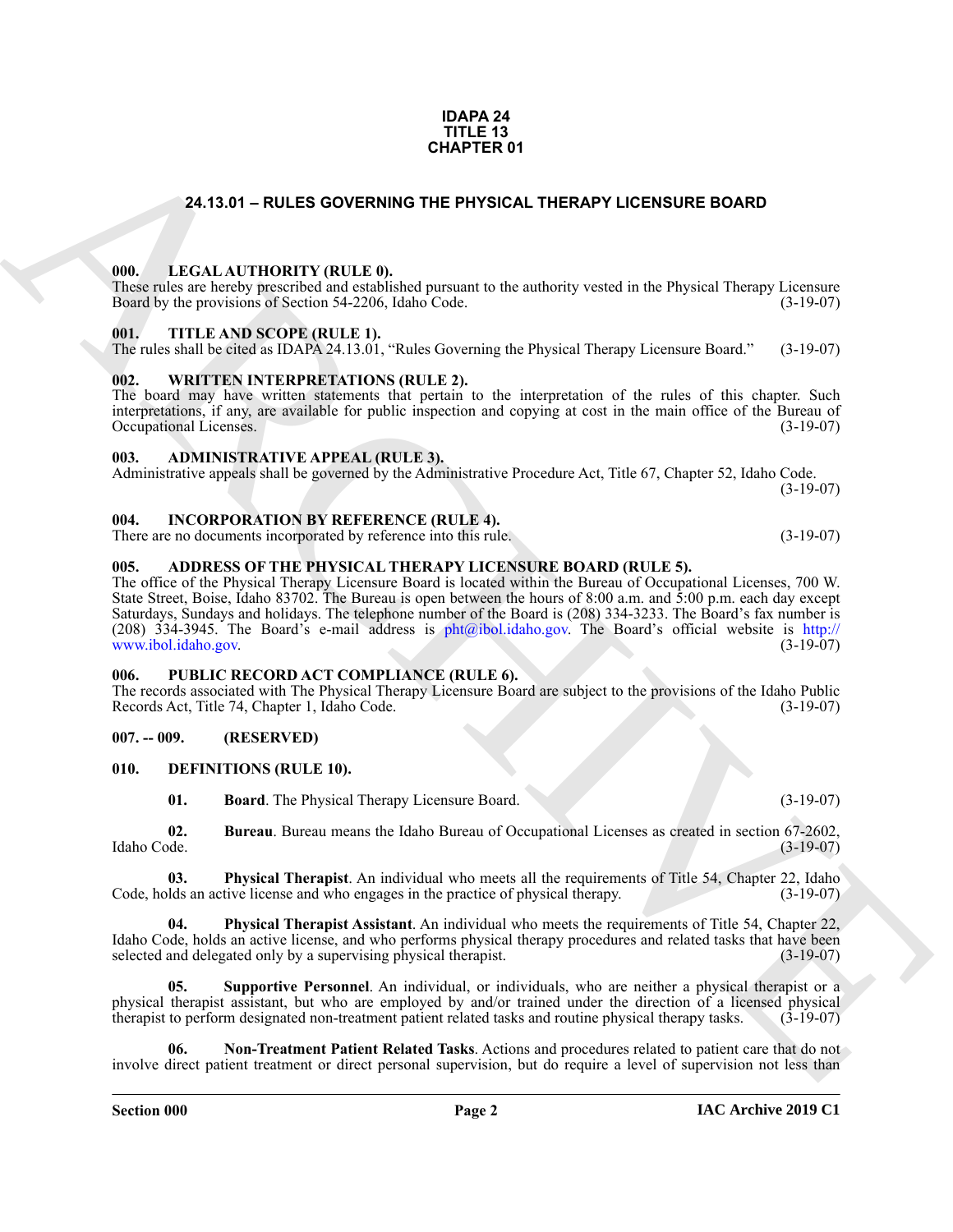<span id="page-2-1"></span><span id="page-2-0"></span>

| 08. | Testing. | $(3-19-07)$ |
|-----|----------|-------------|
|-----|----------|-------------|

|                             | <b>Bureau of Occupational Licenses</b>                                                                                                                                                                                                                                                                                                                                                                                                                                                               | <b>Physical Therapy Licensure Board</b> |
|-----------------------------|------------------------------------------------------------------------------------------------------------------------------------------------------------------------------------------------------------------------------------------------------------------------------------------------------------------------------------------------------------------------------------------------------------------------------------------------------------------------------------------------------|-----------------------------------------|
| treatment would so require. | general supervision, including, but not limited to: treatment area preparation and clean-up, equipment set-up, heat and<br>cold pack preparation, preparation of a patient for treatment by a physical therapist or physical therapist assistant,<br>transportation of patients to and from treatment, and assistance to a physical therapist or physical therapist assistant<br>when such assistance is requested by a physical therapist or physical therapist assistant when safety and effective | $(3-19-07)$                             |
| 07.                         | Routine Physical Therapy Tasks. Actions and procedures within the scope of practice of physical<br>therapy, which do not require the special skills or training of a physical therapist or physical therapist assistant,<br>rendered directly to a patient by supportive personnel at the request of and under the direct personal supervision of a<br>physical therapist or physical therapist assistant.                                                                                           | $(3-19-07)$                             |
| 08.                         | Testing.                                                                                                                                                                                                                                                                                                                                                                                                                                                                                             | $(3-19-07)$                             |
| individuals including:      | Standard methods and techniques used in the practice of physical therapy to gather data about                                                                                                                                                                                                                                                                                                                                                                                                        | $(3-19-07)$                             |
| $i_{\cdot}$                 | Electrodiagnostic and electrophysiological measurements;                                                                                                                                                                                                                                                                                                                                                                                                                                             | $(3-19-07)$                             |
| ii.                         | Assessment or evaluation of muscle strength, force, endurance and tone;                                                                                                                                                                                                                                                                                                                                                                                                                              | $(3-19-07)$                             |
| iii.                        | Reflexes;                                                                                                                                                                                                                                                                                                                                                                                                                                                                                            | $(3-19-07)$                             |
| iv.                         | Automatic reactions;                                                                                                                                                                                                                                                                                                                                                                                                                                                                                 | $(3-19-07)$                             |
| V.                          | Posture and body mechanics;                                                                                                                                                                                                                                                                                                                                                                                                                                                                          | $(3-19-07)$                             |
| vi.                         | Movement skill and accuracy;                                                                                                                                                                                                                                                                                                                                                                                                                                                                         | $(3-19-07)$                             |
| vii.                        | Joint range of motion and stability;                                                                                                                                                                                                                                                                                                                                                                                                                                                                 | $(3-19-07)$                             |
| viii.                       | Sensation;                                                                                                                                                                                                                                                                                                                                                                                                                                                                                           | $(3-19-07)$                             |
| ix.                         | Perception;                                                                                                                                                                                                                                                                                                                                                                                                                                                                                          | $(3-19-07)$                             |
| X.                          | Peripheral nerve function integrity;                                                                                                                                                                                                                                                                                                                                                                                                                                                                 | $(3-19-07)$                             |
| xi.                         | Locomotor skills;                                                                                                                                                                                                                                                                                                                                                                                                                                                                                    | $(3-19-07)$                             |
| xii.                        | Fit, function and comfort of prosthetic, orthotic, and other assistive devices;                                                                                                                                                                                                                                                                                                                                                                                                                      | $(3-19-07)$                             |
| xiii.                       | Limb volume, symmetry, length and circumference;                                                                                                                                                                                                                                                                                                                                                                                                                                                     | $(3-19-07)$                             |
| X1V.                        | Clinical evaluation of cardiac and respiratory status to include adequacy of pulses, noninvasive<br>assessment of peripheral circulation, thoracic excursion, vital capacity, and breathing patterns;                                                                                                                                                                                                                                                                                                | $(3-19-07)$                             |
| XV.                         | Vital signs such as pulse, respiratory rate, and blood pressure;                                                                                                                                                                                                                                                                                                                                                                                                                                     | $(3-19-07)$                             |
| xvi.                        | Activities of daily living; and the physical environment of the home and work place; and (3-19-07)                                                                                                                                                                                                                                                                                                                                                                                                   |                                         |
| xvii.                       | Pain patterns, localization and modifying factors; and                                                                                                                                                                                                                                                                                                                                                                                                                                               | $(3-19-07)$                             |
| xviii.                      | Photosensitivity.                                                                                                                                                                                                                                                                                                                                                                                                                                                                                    | $(3-19-07)$                             |
| b.                          | Specifically excluded are the ordering of electromyographic study, electrocardiography,<br>thermography, invasive vascular study, selective injection tests, or complex cardiac or respiratory function studies<br>without consultation and direction of a physician.                                                                                                                                                                                                                                | $(3-19-07)$                             |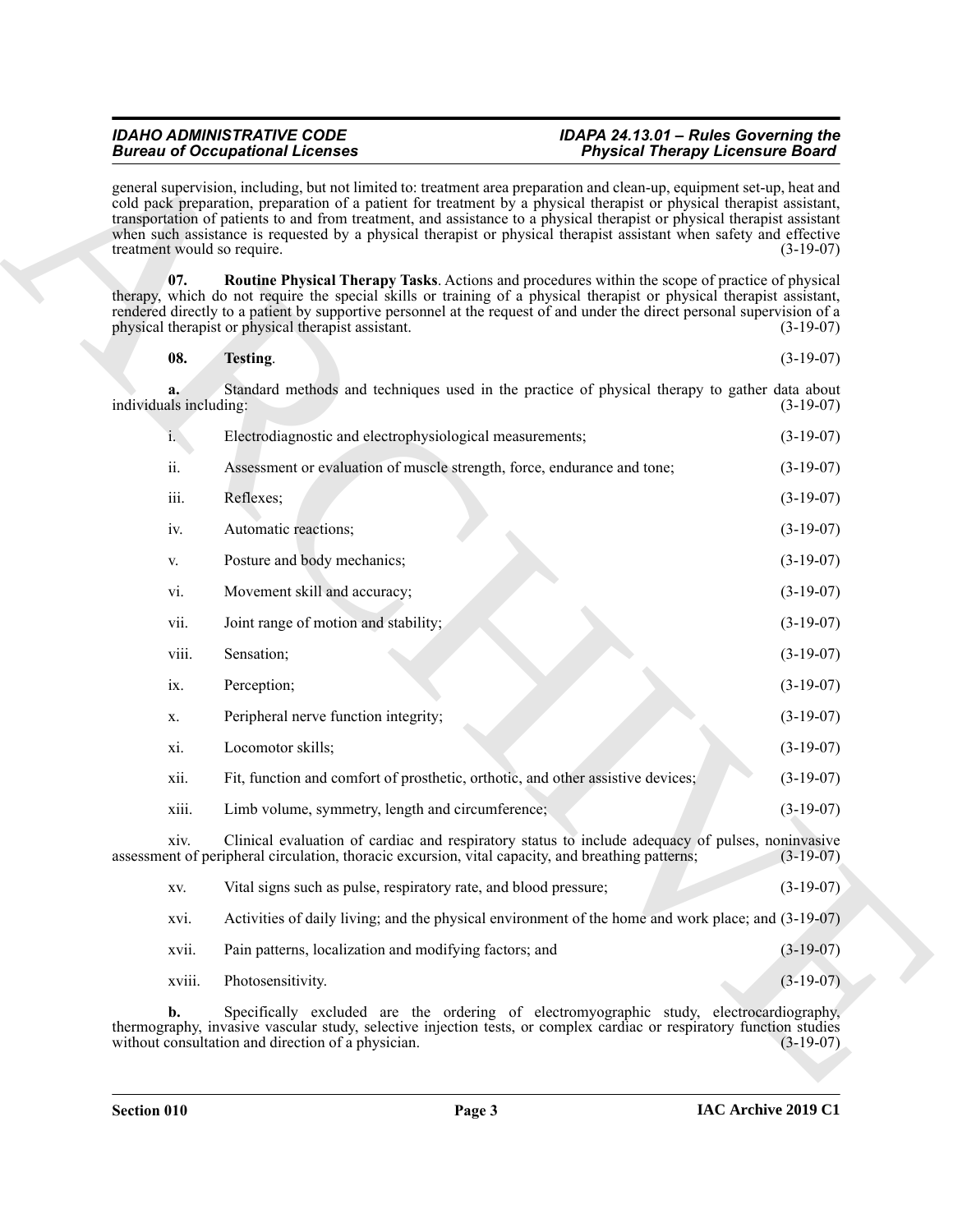<span id="page-3-7"></span><span id="page-3-5"></span>**09. Functional Mobility Training**. Includes gait training, locomotion training, and posture training.  $(3-19-07)$ 

**10.** Manual Therapy. Skilled hand movements to mobilize or manipulate soft tissues and joints for the purpose of: (3-19-07) purpose of:  $(3-19-07)$ 

**a.** Modulating pain, increasing range of motion, reducing or eliminating soft tissue swelling, (3-19-07) inflammation or restriction;

| <b>b.</b> | Inducing relaxation: | $(3-19-07)$ |
|-----------|----------------------|-------------|
|           |                      |             |

**c.** Improving contractile and non-contractile tissue extensibility; and (3-19-07)

<span id="page-3-9"></span><span id="page-3-3"></span>**d.** Improving pulmonary function. (3-19-07)

**11. Dry Needling**. A skilled intervention performed by a physical therapist that uses a thin filiform needle to penetrate the skin and stimulate underlying neural, muscular, and connective tissues for the evaluation and management of neuromusculoskeletal conditions, pain and movement impairments. (4-11-19)

**12. Physical Agents or Modalities**. Thermal, acoustic, radiant, mechanical, or electrical energy used to produce physiologic changes in tissues. (3-19-07)

<span id="page-3-6"></span>**13. General Supervision**. A physical therapist's availability at least by means of telecommunications, which does not require a physical therapist to be on the premises where physical therapy is being provided, for the direction of a physical therapist assistant. (3-19-07)

<span id="page-3-2"></span>**14. Direct Supervision**. A physical therapist's or physical therapist assistant's physical presence and availability to render direction in person and on the premises where physical therapy is being provided. (3-19-07)

<span id="page-3-10"></span><span id="page-3-1"></span>**15. Direct Personal Supervision**. A physical therapist's or physical therapist assistant's direct and continuous physical presence and availability to render direction, in person and on the premises where physical therapy is being provided. The physical therapist or physical therapist assistant must have direct contact with the patient during each session and assess patient response to delegated treatment. (3-19-07)

Given to Occupations I. Fermina with the same states and terminal methods and terminal methods and terminal methods and terminal methods and points ( $\mu$ ) and  $\mu$ ).<br>
The compute of the same states and the same states and **16. Supervising Physical Therapist**. A licensed physical therapist who developed and recorded the initial plan of care and/or who has maintained regular treatment sessions with a patient. Such physical therapist's designation of another licensed physical therapist if the physical therapist who developed and recorded the initial plan of care or maintained regular treatment sessions is not available to provide direction at least by means of telecommunications. (3-19-07)

<span id="page-3-8"></span>**17. Nationally Accredited School**. A school or course of physical therapy or physical therapist assistant with a curriculum approved by: (3-19-07)

**a.** The American Physical Therapy Association (APTA) from 1926 to 1936; or the APTA Accreditation Commission; or (3-19-07)

**b.** The Council on Medical Education and Hospitals of the American Medical Association from 1936 to 1960; or  $(3-19-07)$ 

**c.** An accrediting agency recognized by the U.S. Department of Education, the Council on Postsecondary Accreditation, or a successor entity, or both. (4-7-11)

<span id="page-3-4"></span>**18. Examination**. The examination shall be the National Physical Therapy Examination (NPTE) administered by Federation of State Boards of Physical Therapy. The examination may also include a jurisprudence examination adopted by the Board.

### <span id="page-3-0"></span>**011. -- 015. (RESERVED)**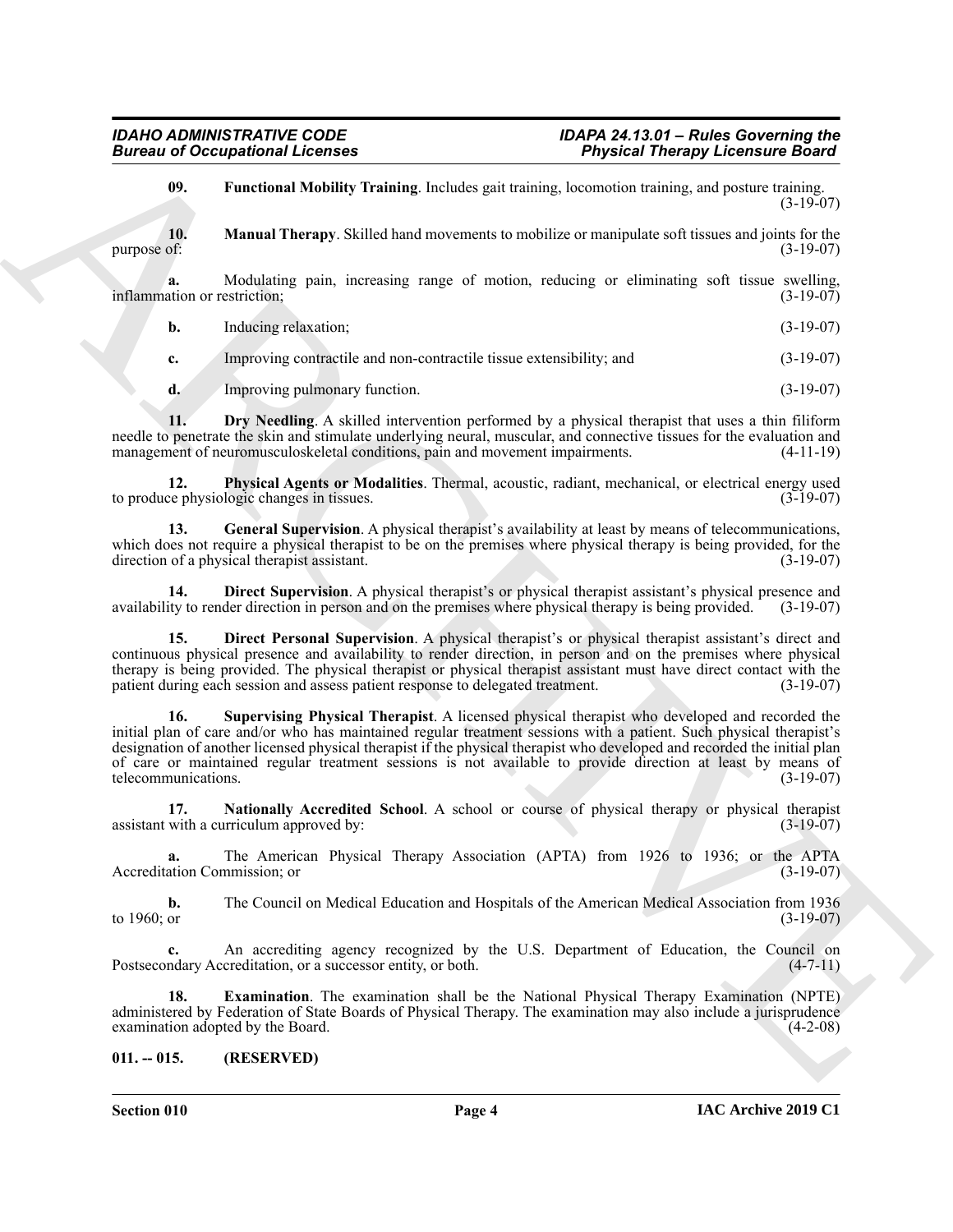## **Bureau of Occupational Licenses**

#### <span id="page-4-1"></span><span id="page-4-0"></span>**016. SUPERVISION (RULE 16).**

A physical therapist shall supervise and be responsible for patient care given by physical therapist assistants, supportive personnel, physical therapy students, and physical therapist assistant students. (3-19-07)

**01.** Procedures and Interventions Performed Exclusively by Physical Therapist. The following es and interventions shall be performed exclusively by a physical therapist: (3-19-07) procedures and interventions shall be performed exclusively by a physical therapist:

<span id="page-4-2"></span>**a.** Interpretation of a referral for physical therapy if a referral has been received.  $(3-19-07)$ 

**b.** Performance of the initial patient evaluation and problem identification including a diagnosis for physical therapy and a prognosis for physical therapy. (3-19-07)

**c.** Development or modification of a treatment plan of care which is based on the initial evaluation and which includes long-term and short-term physical therapy treatment goals. (3-19-07)

**d.** Assessment of the competence of physical therapist assistants, physical therapy students, physical therapist assistant students, and supportive personnel to perform assigned procedures, interventions and routine tasks. (3-19-07)

**e.** Selection and delegation of appropriate portions of treatment procedures, interventions and routine physical therapy tasks to the physical therapist assistants, physical therapy students, physical therapist assistant students, and supportive personnel.

**f.** Performance of a re-evaluation when any change in a patient's condition occurs that is not consistent with the physical therapy treatment plan of care, patient's anticipated progress, and physical therapy treatment goals. (3-19-07)

**g.** Performance and documentation of a discharge evaluation and summary of the physical therapy treatment plan. (3-19-07)

<span id="page-4-3"></span>**h.** Performance of dry needling. (4-11-19)

**02. Supervision of Physical Therapist Assistants**. A physical therapist assistant shall be supervised by a physical therapist by no less standard than general supervision.

**a.** A physical therapist assistant shall not change a procedure or intervention unless such change of procedure or intervention has been included within the treatment plan of care as set forth by a physical therapist.

(3-19-07)

Bureau of Occupations I. Leonards<br>
16. Supplies the main to supposite the procedure of the state and procedure and procedure and procedure and procedure and procedure and the state of the state of the state of the state o **b.** A physical therapist assistant may not continue to provide treatment as specified under a treatment plan of care if a patient's condition changes such that further treatment necessitates a change in the established treatment plan of care unless the physical therapist assistant has consulted with the supervising physical therapist prior to the patient's next appointment for physical therapy, and a re-evaluation is completed by the supervising physical therapist. (3-19-07)

**c.** The supervising physical therapist shall provide direct personal contact with the patient and assess the plan of care on or before every ten (10) visits or once a week if treatment is performed more than once per day but no less often than once every sixty (60) days. The supervising therapist's assessment shall be documented in the patient record. (3-20-14) patient record.

**d.** A physical therapist assistant may refuse to perform any procedure, intervention, or task delegated by a physical therapist when such procedure, intervention, or task is beyond the physical therapist assistant's skill level or scope of practice standards. (3-19-07)

**e.** A physical therapist shall not be required to co-sign any treatment related documents prepared by a physical therapist assistant, unless required to do so in accordance with law, or by a third-party. (3-19-07)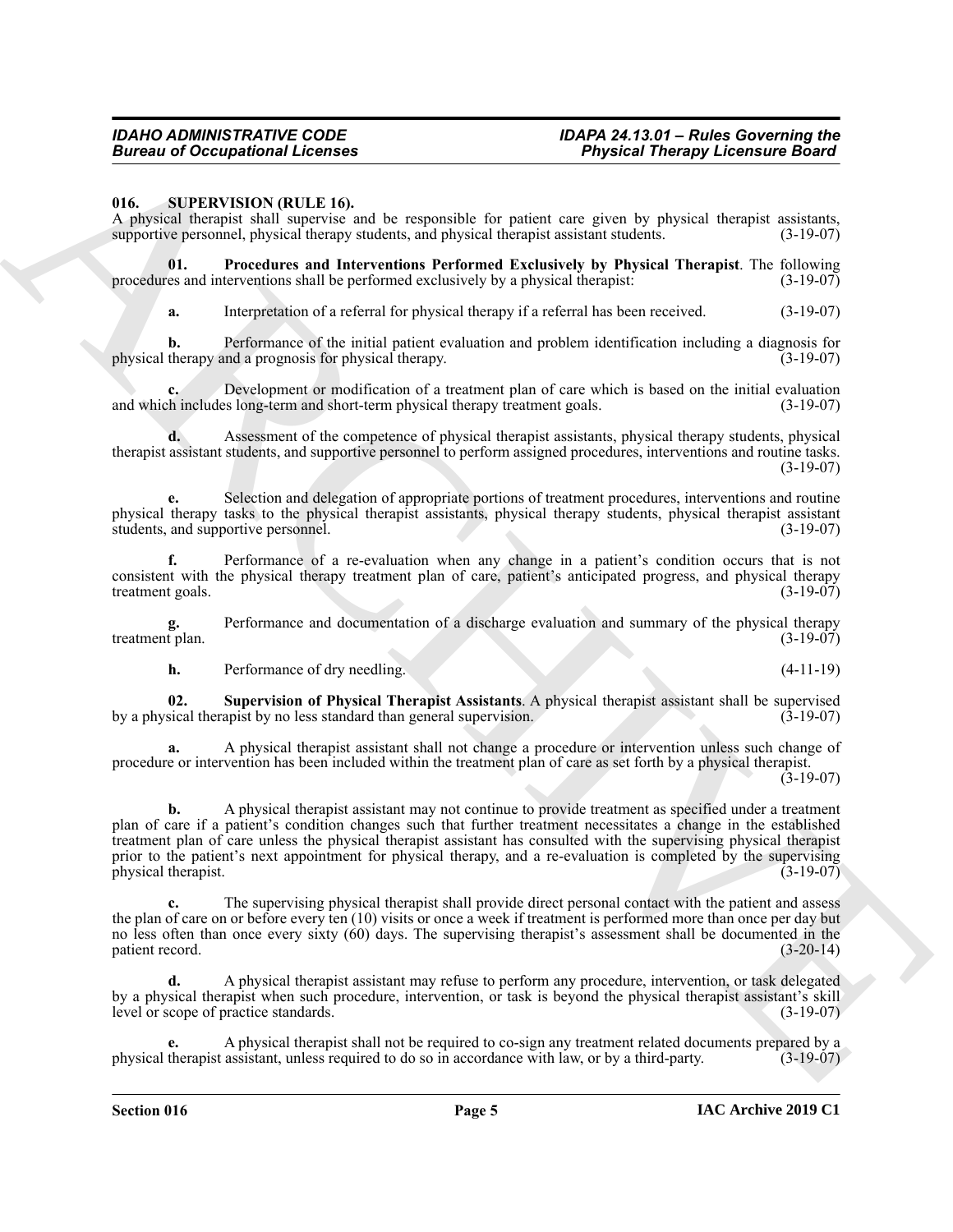<span id="page-5-6"></span>**03. Supervision of Supportive Personnel**. Any routine physical therapy tasks performed by supportive personnel shall require direct personal supervision. (3-19-07)

**04. Supervision of Physical Therapy and Physical Therapist Assistant Students**. Supervision of physical therapy students and physical therapist assistant students shall require direct supervision. (3-19-07)

<span id="page-5-5"></span>**a.** A physical therapy student shall only be supervised by the direct supervision of a physical therapist. (3-19-07)

**b.** A physical therapy student shall be required to sign all treatment notes with the designation "SPT" after their name, and all such signatures shall require the co-signature of the supervising physical therapist. (3-19-07)

**c.** A physical therapist assistant student shall be required to sign all treatment notes with the designation "SPTA" after their name, and all such signatures shall require the co-signature of the supervising physical therapist assistant. (3-19-07) therapist or supervising physical therapist assistant.

#### <span id="page-5-7"></span>**05. Supervision Ratios**. (3-19-07)

**a.** At no time during the treatment of a patient or patients for physical therapy shall the number of physical therapist assistants providing such treatment be more than twice in number of such supervising physical therapist(s) providing physical therapy treatment at any physical therapy practice or site. (3-19-07) therapist(s) providing physical therapy treatment at any physical therapy practice or site.

**b.** At no time during the treatment of a patient or patients for physical therapy shall the number of supportive personnel performing routine physical therapy tasks be more than twice in number of such supervising physical therapist(s) or supervising physical therapist assistant(s) providing physical therapy treatment at any physical therapy practice or site. (3-19-07)

**c.** At no time during the treatment of a patient or patients for physical therapy shall the number of physical therapy students performing delegated supervised physical therapy tasks be more than twice in number of such supervising physical therapist(s) providing physical therapy treatment at any physical therapy practice or site. (3-19-07)

**d.** At no time during the treatment of a patient or patients for physical therapy shall the number of physical therapist assistant students performing delegated supervised physical therapy tasks be more than twice in number of such supervising physical therapist(s) or supervising physical therapist assistant(s) providing physical therapy treatment at any physical therapy practice or site. (3-19-07) therapy treatment at any physical therapy practice or site.

Bureau of Occupations I Leonards<br>
(b), Super-Triangle de Super-Triangle Archives Constant Theoretics Constant Theoretics Constant Theoretics Constant Constant Constant Constant Constant Constant Constant Constant Constant **e.** At no time during the treatment of a patient or patients for physical therapy shall the number of physical therapist assistants, physical therapy students, physical therapist assistants students, and supportive personnel, or a combination thereof, performing delegated supervised physical therapy or routine physical therapy tasks be more than three (3) times in number of such physical therapist(s) providing physical therapy treatment at any physical therapy practice or site; nor shall the number of physical therapist assistant students or supportive personnel, or a combination thereof, performing delegated and supervised physical therapy tasks or routine physical therapy tasks be more than twice in number of such physical therapist assistant(s) providing physical therapy treatment at any<br>(3-19-07) (3-19-07) physical therapy practice or site.

### <span id="page-5-0"></span>**017. -- 099. (RESERVED)**

### <span id="page-5-2"></span><span id="page-5-1"></span>**100. MEETINGS AND ORGANIZATION (RULE 100).**

<span id="page-5-3"></span>**Meetings**. The Board shall meet at least once annually at such time and place as designated by the Board or the Chairman of the Board. Special meetings may be held at the call of the Chairman or any two (2) members, and all members shall be notified in writing. (3-19-07)

<span id="page-5-4"></span>**02. Voting**. A quorum shall be three (3) Board members. A majority vote of Board members present shall be considered the action of the Board as a whole. Any motion before the Board shall fail on a tie vote.(3-19-07)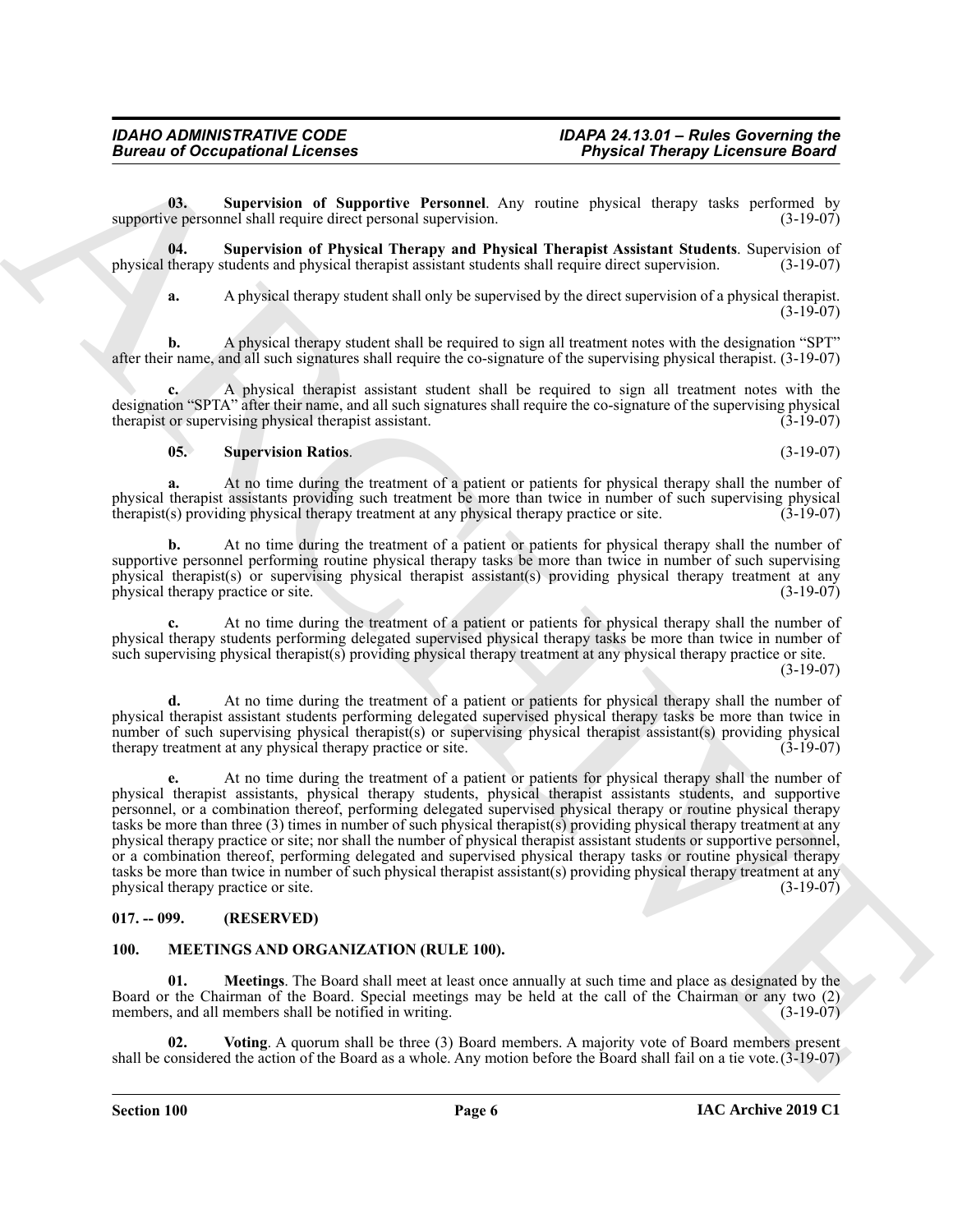#### <span id="page-6-0"></span>**101. -- 149. (RESERVED)**

#### <span id="page-6-4"></span><span id="page-6-1"></span>**150. APPLICATION (RULE 150).**

Each applicant shall submit a completed written application on forms provided by the Board together with applicable fees. The application shall be verified under oath and shall require the following information: (3-19-07)

<span id="page-6-7"></span>**01. Education**. The educational background of the applicant; (3-19-07)

<span id="page-6-8"></span><span id="page-6-6"></span><span id="page-6-5"></span>**02. Evidence of Graduation**. Evidence of graduation from a nationally accredited school; (3-19-07)

**03.** Criminal Convictions. The disclosure of any criminal conviction or charges against the applicant n minor traffic offenses; (3-19-07) other than minor traffic offenses;

**04. Disciplinary Action**. The disclosure of any disciplinary action against the applicant by any mal regulatory agency; (3-19-07) professional regulatory agency;

<span id="page-6-11"></span>**05. License or Registration Denial**. The disclosure of the denial of registration or licensure by any state or district regulatory body; (3-19-07)

<span id="page-6-14"></span>**06. References**. Two (2) references from individuals, other than relatives or individuals living with the applicant, who have at least two  $(2)$  years of personal knowledge of the applicant's character and ability to provide physical therapy;  $(3-19-07)$ physical therapy;

<span id="page-6-13"></span>**07. Photograph**. An un-mounted passport type photograph of the applicant, taken not more than one prior to the date of application: and (3-19-07)  $(1)$  year prior to the date of application; and

<span id="page-6-12"></span>**08. Other Information**. Such other information as the Board deems necessary to identify and evaluate cant's credentials. (3-19-07) the applicant's credentials.

<span id="page-6-9"></span>**09. Incomplete Applications**. The Board shall not review incomplete applications and shall not approve licensure for applicants who have failed to provide adequate proof of having met the licensure requirements.  $(3-19-07)$ 

<span id="page-6-10"></span>**10. Lack of Activity**. Applications on file with the Board where an applicant has failed to respond to a Board request or where the applications have lacked activity for twelve (12) consecutive months shall be deemed denied and shall be terminated upon thirty (30) days written notice unless good cause is established to the Board.

 $(4 - 7 - 11)$ 

#### <span id="page-6-2"></span>**151. -- 174. (RESERVED)**

#### <span id="page-6-15"></span><span id="page-6-3"></span>**175. REQUIREMENTS FOR LICENSURE (RULE 175).**

An individual shall be entitled to a license upon meeting the following requirements:  $(4-2-08)$ 

<span id="page-6-17"></span><span id="page-6-16"></span>**01. Application**. Submission of a complete application establishing that the individual has met the tions as set forth in these rules. (4-2-08) qualifications as set forth in these rules.

Given to Occupations I. Lemma<br>
10. (RESERVATION (RELE) SIN<br>
11.1-19.<br>
13. APPLICATION (RELE) SIN<br>
13. APPLICATION (RELE) SIN<br>
13. APPLICATION (RELE) SIN<br>
13. Lemma dialities complexing in provided by the Doort opposite vi **02. Examination**. Submission of proof that the individual has successfully passed the NPTE with a scaled score of at least six hundred (600) and the jurisprudence examination with a score of at least seventy-five percent (75%). Foreign educated individuals whose native language is not English shall submit proof of successfully passing one (1) of the following English proficiency exams:  $(4-7-11)$ 

**a.** Test of English as a Foreign Language (TOEFL) with minimum passing scores of two hundred twenty (220) for computer test and five hundred sixty  $(560)$  for paper test; (4-7-11)

**b.** Test of English as a Foreign Language - internet based test (TOEFL IBT) with minimum passing scores of twenty-four  $(24)$  in writing; twenty-six  $(26)$  in speaking, twenty-one  $(21)$  in reading, and eighteen  $(18)$  in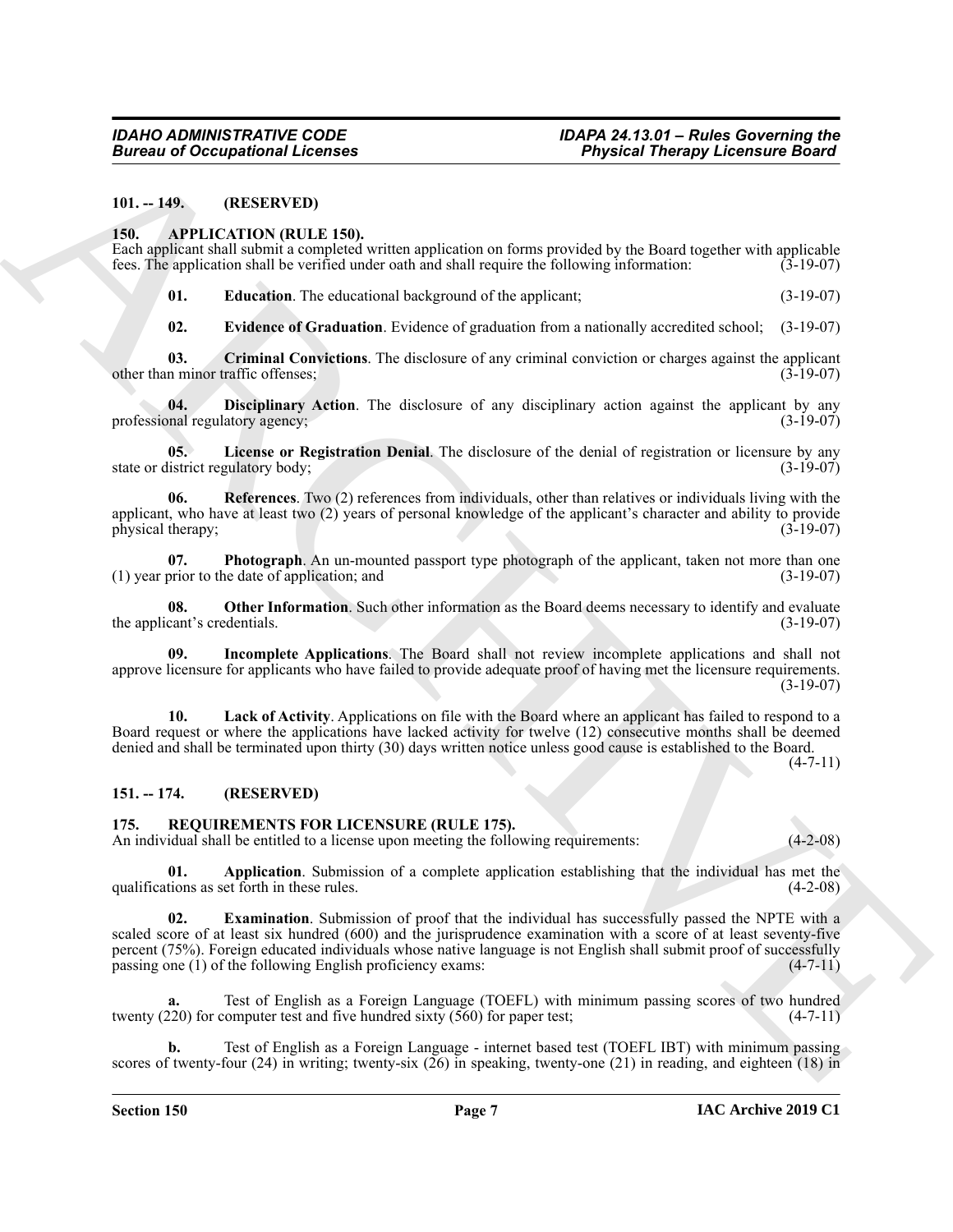(4-11-19) **04. Proficiency Assessment**. Each course requires successful completion of an assessment of proficiency in dry needling, which includes a practical demonstration of the physical therapist's dry needling skills.

(FSBPT) or another nationally recognized accrediting body of physical therapy that is approved by the Board; and

 $\frac{1}{2}$  listening; or  $\frac{4-7-11}{2}$ 

A physical therapist, with at least one (1) year of practice as a licensed physical therapist, may perform dry needling

of in-person instruction of which no less than sixteen (16) hours must be hands-on application of dry needling techniques by the physical therapist; (4-11-19)

upon successful completion of education and training in dry needling that meets the following requirements:

<span id="page-7-1"></span>**180. REQUIREMENTS TO PRACTICE DRY NEEDLING (RULE 180).**

<span id="page-7-11"></span>**c.** As otherwise approved by the Board. (4-7-11)

<span id="page-7-14"></span>**01. Length of Course**. The education and training consists of a minimum of twenty-seven (27) hours

<span id="page-7-16"></span>**02. Safety Training**. The education and training includes instruction and training on indications/<br>dications for dry needling, safe needling technique, and blood borne pathogens: (4-11-19)

<span id="page-7-15"></span><span id="page-7-12"></span>**03. Course Approval**. Each course is approved by the Federation of State Boards of Physical Therapy

<span id="page-7-13"></span>**05.** Course Completion. Completion of this education and training may have occurred prior to the date of these rules. (4-11-19) effective date of these rules.

#### <span id="page-7-8"></span><span id="page-7-2"></span>**181. PRACTICE OF DRY NEEDLING (RULE 181).**

A physical therapist who practices dry needling must maintain documentation of having satisfied the requirements of Section 180 of these rules and must obtain and maintain documentation of written informed consent from patients. (4-11-19)

<span id="page-7-10"></span><span id="page-7-9"></span>**01. Documentation of Training**. Upon request by the Board, a physical therapist must produce documentation of having satisfied the education and training requirements in Section 180 of these rules. (4-11-19)

Given to Occupations I License.<br>
Someone of the control supervality the Rend.<br>
According to the control supervality the Rend.<br>
The RESINENT TO PRACTICE DRY NEIDLING (RULE 180).<br>
1910. **IE. (ELESSINENTS)** TO PRACTICE DRY N **02. Written Informed Consent**. Prior to performing dry needling on a patient, the physical therapist must provide the patient with information that includes a definition and description of the practice of dry needling and a description of the risks, benefits, and potential side effects of dry needling and obtain the patient's written consent to treatment, which documentation must be maintained as part of the patient record. (4-11-19)

<span id="page-7-3"></span>**182. -- 199. (RESERVED)**

<span id="page-7-4"></span>**200. FEES (RULE 200).**

<span id="page-7-7"></span><span id="page-7-5"></span>**01. License Fee**. (3-19-07)

**a.** The fee for the initial licensure and the annual renewal of a physical therapist shall be twenty-five dollars (\$25). dollars (\$25).  $(3-20-14)$ 

**b.** The fee for the initial licensure and the annual renewal of a physical therapist assistant shall be twenty dollars (\$20). (3-20-14)

<span id="page-7-6"></span>**02. Examination Fee**. The fee for examination shall be that set by the examination entity approved by d and shall include an additional administrative fee of twenty dollars (\$20). (3-20-14) the Board and shall include an additional administrative fee of twenty dollars  $(\$20)$ .

(4-11-19)

(4-11-19)

<span id="page-7-0"></span>**176. -- 179. (RESERVED)**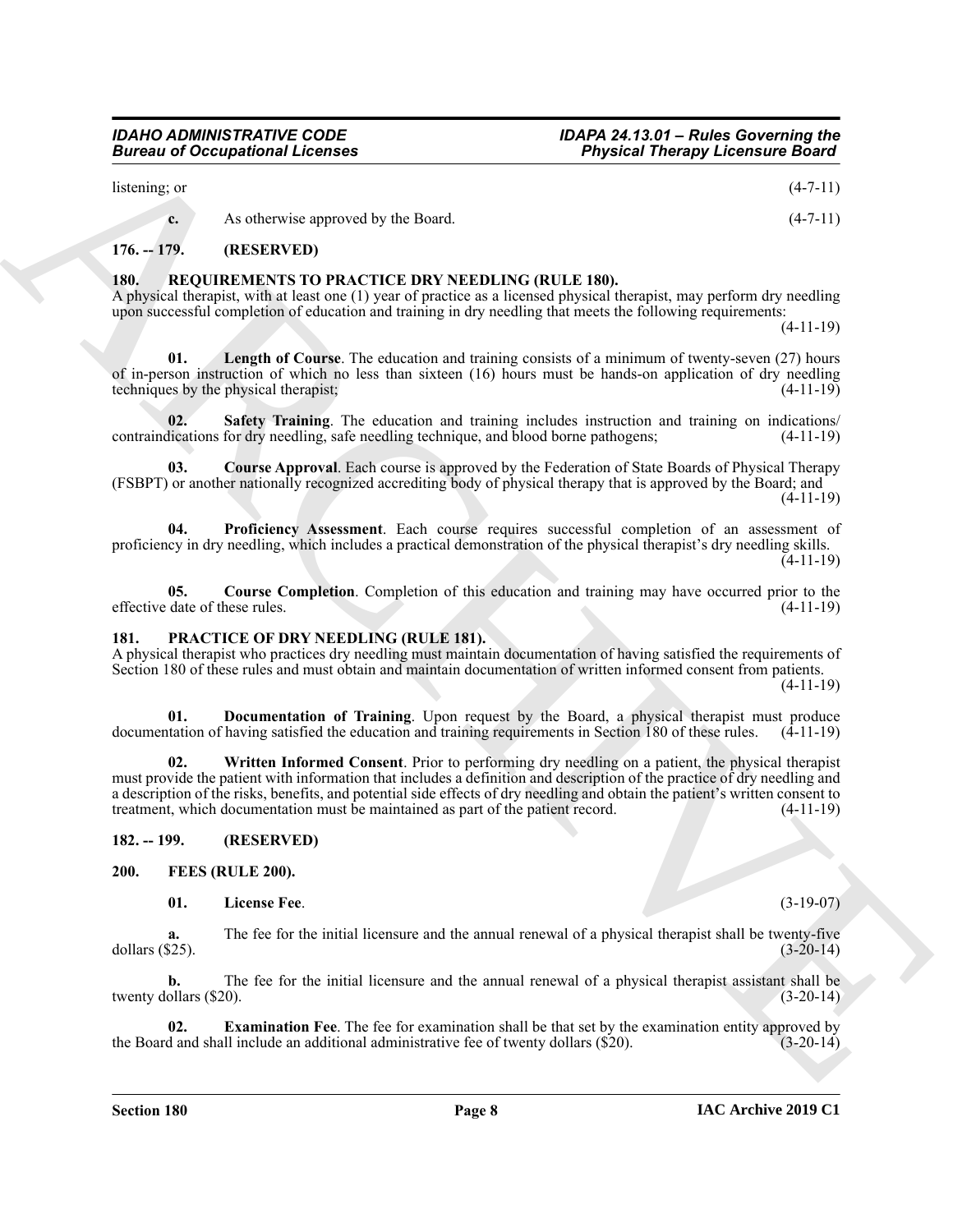<span id="page-8-12"></span><span id="page-8-11"></span>**03. Reinstatement Fee**. Reinstatement fee is as provided in Section 67-2614, Idaho Code. (3-24-16)

**04. Application Fee**. The application fee shall be twenty-five dollars (\$25) and shall accompany all applications. Fees shall not be refundable.  $(3-20-14)$ 

### <span id="page-8-0"></span>**201. -- 249. (RESERVED)**

#### <span id="page-8-2"></span><span id="page-8-1"></span>**250. CONTINUING EDUCATION REQUIREMENT (RULE 250).**

<span id="page-8-9"></span>**01. Renewal of License**. Every person holding a license issued by the Board must annually complete sixteen (16) contact hours of continuing education prior to license renewal. (3-28-18)

**02. Reinstatement of License**. Any license cancelled for failure to renew may be reinstated in accordance with Section 67-2614, Idaho Code, with the exception that the applicant shall submit proof of having met the following continuing education requirement: (3-28-18)

<span id="page-8-8"></span>**a.** For licenses expired for one (1) year or less, one (1) year of continuing education; (3-28-18)

**b.** For licenses expired for more than one (1) year and up to two (2) years, two (2) years of continuing education; (3-28-18)

<span id="page-8-6"></span><span id="page-8-4"></span>**c.** For licenses expired for more than two (2) years, three (3) years of continuing education. (3-28-18)

**03.** Contact Hours. The contact hours of continuing education shall be obtained in areas of study to the practice for which the license is issued as approved by the board. (3-19-07) germane to the practice for which the license is issued as approved by the board.

<span id="page-8-7"></span>**04. Documentation of Attendance**. It shall be necessary for the applicant to provide documentation verifying attendance by securing authorized signatures or other documentation from the course instructors, providers, or sponsoring institution substantiating any hours attended by the licensee. This documentation must be maintained by the licensee and provided to the board upon request by the board or its agent. (3-19-07)

**Example 20 Considerable 2** *Considerable 2 Considerable 2 Considerable 2 Considerable 2 Considerable 2* **<b>***Considerable 2 Considerable 2 Considerable 2 Considerable 2* **<b>***Considerable 2 Con* **05. Excess Hours**. Continuing education hours accumulated during the twelve (12) months immediately preceding the license expiration date may be applied toward meeting the continuing education requirement for the next license renewal. Hours in excess of the required hours may be carried forward. Excess hours may be used only during the next renewal period and may not be carried forward more than one (1) time. (3-19-07)

<span id="page-8-3"></span>**06. Compliance Audit**. The board may conduct random continuing education audits of those persons required to obtain continuing education in order to renew a license and require that proof acceptable to the board of meeting the continuing education requirement be submitted to the bureau. Failure to provide proof of meeting the continuing education upon request of the board shall be grounds for disciplinary action. (3-19-07) continuing education upon request of the board shall be grounds for disciplinary action.

<span id="page-8-10"></span>**07. Special Exemption**. The board shall have authority to make exceptions for reasons of individual hardship, including health (certified by a medical doctor) or other good cause. The licensee must provide any information requested by the board to assist in substantiating hardship cases. This exemption is granted at the sole discretion of the board. (3-19-07)

<span id="page-8-5"></span>**08. Continuing Education Credit Hours**. Hours of continuing education credit may be obtained by attending and participating in a continuing education activity approved by the Board. (3-19-07)

**a.** General Criteria. A continuing education activity which meets all of the following criteria is appropriate for continuing education credit: (3-19-07)

i. Constitutes an organized program of learning which contributes directly to the professional competency of the licensee; (3-19-07)

ii. Pertains to subject matters integrally related and germane to the practice of the profession;

 $(3-19-07)$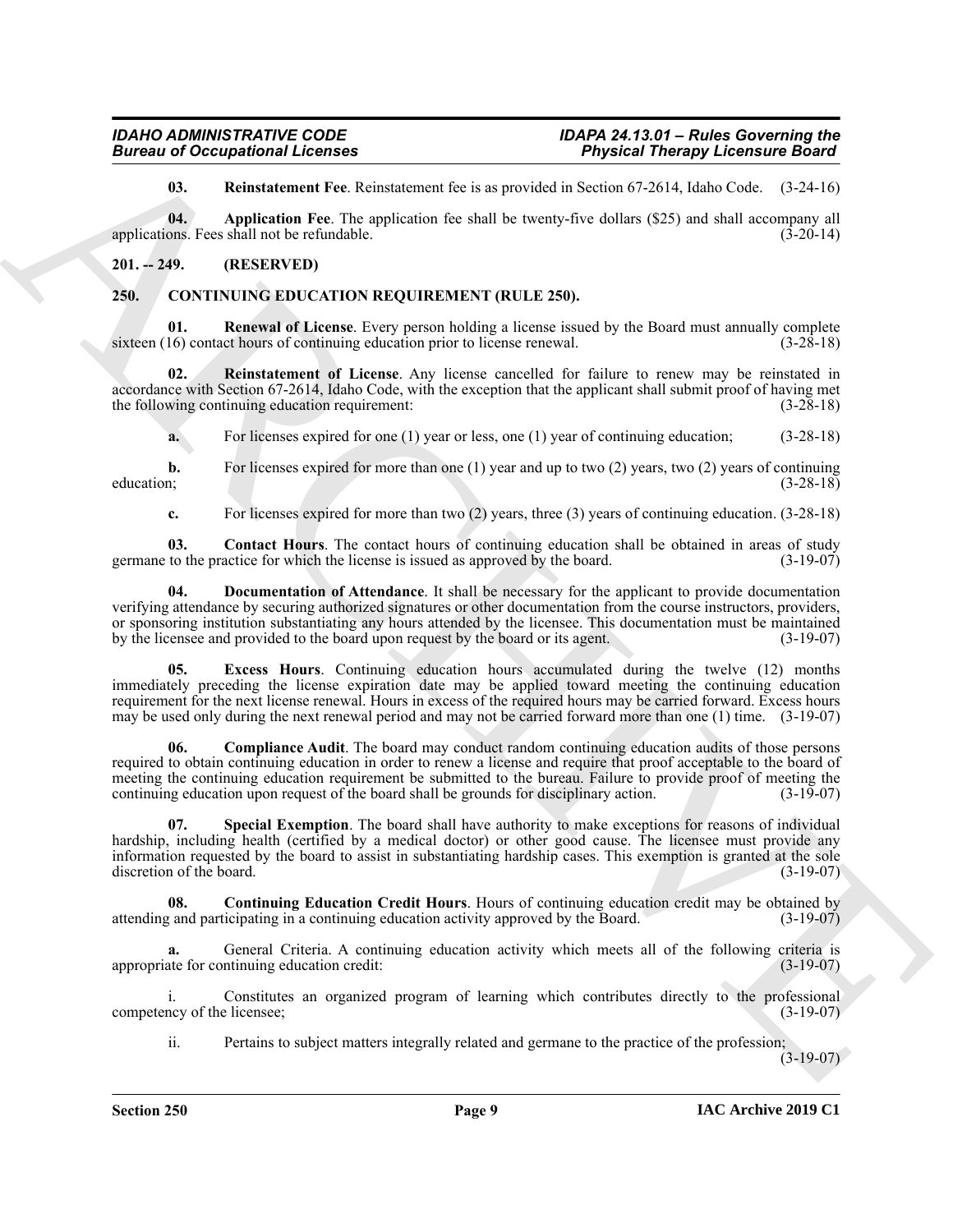| iii.<br>presenters;<br>1V.<br>specific offering and includes the program schedule, goals and objectives; and<br>V.<br>credit.); and the official signature or verification of the program sponsor.<br>b.<br>Specific Criteria. Continuing education hours of credit may be obtained by:<br>maintained for audit;<br>ii.<br>the field of physical therapy in order to receive the following continuing education credits:<br>(1)<br>One $(1)$ academic semester hour = fifteen $(15)$ continuing education hours of credit;<br>(2)<br>One $(1)$ academic trimester hour = twelve $(12)$ continuing education hours of credit;<br>(3)<br>One (1) academic quarter hour = ten (10) continuing education hours of credit.<br>111.<br>conferences which relate directly to the professional competency of the licensee;<br>iv.<br>The licensee shall receive five $(5)$ hours of credit per page;<br>Viewing videotaped presentations if the following criteria are met:<br>V.<br>There is a sponsoring group or agency;<br>(1)<br>(2)<br>There is a facilitator or program official present;<br>(3)<br>The program official may not be the only attendee; and<br>(4)<br>The program meets all the criteria specified in these rules;<br>Participating in home study courses that have a certificate of completion;<br>vi.<br>vii.<br>government regulations, and other like topics;<br>viii.<br>human relations, and other like topics;<br>ix.<br>reporting, and other like topics;<br>х.<br>college program. The licensee shall receive four $(4)$ hours of credit per year; and | Conducted by individuals who have specialized education, training and experience to be considered<br>qualified to present the subject matter of the program. The Board may request documentation of the qualifications of<br>Application for Board approval is accompanied by a paper, manual or outline which describes the<br>Provides proof of attendance to licensees in attendance including: Date, location, course title,<br>presenter(s); Number of program contact hours (One $(1)$ contact hour equals one $(1)$ hour of continuing education<br>Presenting professional programs which meet the criteria listed in these rules. Two (2) hours of<br>credit will be awarded for each hour of presentation by the licensee. A course schedule or brochure must be<br>Providing official transcripts indicating successful completion of academic courses which apply to<br>Attending workshops, conferences, symposiums or electronically transmitted, live interactive<br>Authoring research or other activities which are published in a recognized professional publication.<br>Participating in courses that have business-related topics: marketing, time management,<br>Participating in courses that have personal skills topics: career burnout, communication skills,<br>Participating in courses that have general health topics: clinical research, CPR, child abuse<br>Supervision of a physical therapist student or physical therapist assistant student in an accredited |  | <b>Bureau of Occupational Licenses</b> | <b>Physical Therapy Licensure Board</b> |             |
|-------------------------------------------------------------------------------------------------------------------------------------------------------------------------------------------------------------------------------------------------------------------------------------------------------------------------------------------------------------------------------------------------------------------------------------------------------------------------------------------------------------------------------------------------------------------------------------------------------------------------------------------------------------------------------------------------------------------------------------------------------------------------------------------------------------------------------------------------------------------------------------------------------------------------------------------------------------------------------------------------------------------------------------------------------------------------------------------------------------------------------------------------------------------------------------------------------------------------------------------------------------------------------------------------------------------------------------------------------------------------------------------------------------------------------------------------------------------------------------------------------------------------------------------------------------------------------|--------------------------------------------------------------------------------------------------------------------------------------------------------------------------------------------------------------------------------------------------------------------------------------------------------------------------------------------------------------------------------------------------------------------------------------------------------------------------------------------------------------------------------------------------------------------------------------------------------------------------------------------------------------------------------------------------------------------------------------------------------------------------------------------------------------------------------------------------------------------------------------------------------------------------------------------------------------------------------------------------------------------------------------------------------------------------------------------------------------------------------------------------------------------------------------------------------------------------------------------------------------------------------------------------------------------------------------------------------------------------------------------------------------------------------------------------------------------------------------------------|--|----------------------------------------|-----------------------------------------|-------------|
|                                                                                                                                                                                                                                                                                                                                                                                                                                                                                                                                                                                                                                                                                                                                                                                                                                                                                                                                                                                                                                                                                                                                                                                                                                                                                                                                                                                                                                                                                                                                                                               |                                                                                                                                                                                                                                                                                                                                                                                                                                                                                                                                                                                                                                                                                                                                                                                                                                                                                                                                                                                                                                                                                                                                                                                                                                                                                                                                                                                                                                                                                                  |  |                                        |                                         | $(3-19-07)$ |
|                                                                                                                                                                                                                                                                                                                                                                                                                                                                                                                                                                                                                                                                                                                                                                                                                                                                                                                                                                                                                                                                                                                                                                                                                                                                                                                                                                                                                                                                                                                                                                               |                                                                                                                                                                                                                                                                                                                                                                                                                                                                                                                                                                                                                                                                                                                                                                                                                                                                                                                                                                                                                                                                                                                                                                                                                                                                                                                                                                                                                                                                                                  |  |                                        |                                         | $(3-19-07)$ |
|                                                                                                                                                                                                                                                                                                                                                                                                                                                                                                                                                                                                                                                                                                                                                                                                                                                                                                                                                                                                                                                                                                                                                                                                                                                                                                                                                                                                                                                                                                                                                                               |                                                                                                                                                                                                                                                                                                                                                                                                                                                                                                                                                                                                                                                                                                                                                                                                                                                                                                                                                                                                                                                                                                                                                                                                                                                                                                                                                                                                                                                                                                  |  |                                        |                                         | $(3-19-07)$ |
|                                                                                                                                                                                                                                                                                                                                                                                                                                                                                                                                                                                                                                                                                                                                                                                                                                                                                                                                                                                                                                                                                                                                                                                                                                                                                                                                                                                                                                                                                                                                                                               |                                                                                                                                                                                                                                                                                                                                                                                                                                                                                                                                                                                                                                                                                                                                                                                                                                                                                                                                                                                                                                                                                                                                                                                                                                                                                                                                                                                                                                                                                                  |  |                                        |                                         | $(3-19-07)$ |
|                                                                                                                                                                                                                                                                                                                                                                                                                                                                                                                                                                                                                                                                                                                                                                                                                                                                                                                                                                                                                                                                                                                                                                                                                                                                                                                                                                                                                                                                                                                                                                               |                                                                                                                                                                                                                                                                                                                                                                                                                                                                                                                                                                                                                                                                                                                                                                                                                                                                                                                                                                                                                                                                                                                                                                                                                                                                                                                                                                                                                                                                                                  |  |                                        |                                         | $(3-19-07)$ |
|                                                                                                                                                                                                                                                                                                                                                                                                                                                                                                                                                                                                                                                                                                                                                                                                                                                                                                                                                                                                                                                                                                                                                                                                                                                                                                                                                                                                                                                                                                                                                                               |                                                                                                                                                                                                                                                                                                                                                                                                                                                                                                                                                                                                                                                                                                                                                                                                                                                                                                                                                                                                                                                                                                                                                                                                                                                                                                                                                                                                                                                                                                  |  |                                        |                                         | $(3-19-07)$ |
|                                                                                                                                                                                                                                                                                                                                                                                                                                                                                                                                                                                                                                                                                                                                                                                                                                                                                                                                                                                                                                                                                                                                                                                                                                                                                                                                                                                                                                                                                                                                                                               |                                                                                                                                                                                                                                                                                                                                                                                                                                                                                                                                                                                                                                                                                                                                                                                                                                                                                                                                                                                                                                                                                                                                                                                                                                                                                                                                                                                                                                                                                                  |  |                                        |                                         | $(3-19-07)$ |
|                                                                                                                                                                                                                                                                                                                                                                                                                                                                                                                                                                                                                                                                                                                                                                                                                                                                                                                                                                                                                                                                                                                                                                                                                                                                                                                                                                                                                                                                                                                                                                               |                                                                                                                                                                                                                                                                                                                                                                                                                                                                                                                                                                                                                                                                                                                                                                                                                                                                                                                                                                                                                                                                                                                                                                                                                                                                                                                                                                                                                                                                                                  |  |                                        |                                         | $(3-19-07)$ |
|                                                                                                                                                                                                                                                                                                                                                                                                                                                                                                                                                                                                                                                                                                                                                                                                                                                                                                                                                                                                                                                                                                                                                                                                                                                                                                                                                                                                                                                                                                                                                                               |                                                                                                                                                                                                                                                                                                                                                                                                                                                                                                                                                                                                                                                                                                                                                                                                                                                                                                                                                                                                                                                                                                                                                                                                                                                                                                                                                                                                                                                                                                  |  |                                        |                                         | $(3-19-07)$ |
|                                                                                                                                                                                                                                                                                                                                                                                                                                                                                                                                                                                                                                                                                                                                                                                                                                                                                                                                                                                                                                                                                                                                                                                                                                                                                                                                                                                                                                                                                                                                                                               |                                                                                                                                                                                                                                                                                                                                                                                                                                                                                                                                                                                                                                                                                                                                                                                                                                                                                                                                                                                                                                                                                                                                                                                                                                                                                                                                                                                                                                                                                                  |  |                                        |                                         | $(3-19-07)$ |
|                                                                                                                                                                                                                                                                                                                                                                                                                                                                                                                                                                                                                                                                                                                                                                                                                                                                                                                                                                                                                                                                                                                                                                                                                                                                                                                                                                                                                                                                                                                                                                               |                                                                                                                                                                                                                                                                                                                                                                                                                                                                                                                                                                                                                                                                                                                                                                                                                                                                                                                                                                                                                                                                                                                                                                                                                                                                                                                                                                                                                                                                                                  |  |                                        |                                         | $(3-19-07)$ |
|                                                                                                                                                                                                                                                                                                                                                                                                                                                                                                                                                                                                                                                                                                                                                                                                                                                                                                                                                                                                                                                                                                                                                                                                                                                                                                                                                                                                                                                                                                                                                                               |                                                                                                                                                                                                                                                                                                                                                                                                                                                                                                                                                                                                                                                                                                                                                                                                                                                                                                                                                                                                                                                                                                                                                                                                                                                                                                                                                                                                                                                                                                  |  |                                        |                                         | $(3-19-07)$ |
|                                                                                                                                                                                                                                                                                                                                                                                                                                                                                                                                                                                                                                                                                                                                                                                                                                                                                                                                                                                                                                                                                                                                                                                                                                                                                                                                                                                                                                                                                                                                                                               |                                                                                                                                                                                                                                                                                                                                                                                                                                                                                                                                                                                                                                                                                                                                                                                                                                                                                                                                                                                                                                                                                                                                                                                                                                                                                                                                                                                                                                                                                                  |  |                                        |                                         | $(3-19-07)$ |
|                                                                                                                                                                                                                                                                                                                                                                                                                                                                                                                                                                                                                                                                                                                                                                                                                                                                                                                                                                                                                                                                                                                                                                                                                                                                                                                                                                                                                                                                                                                                                                               |                                                                                                                                                                                                                                                                                                                                                                                                                                                                                                                                                                                                                                                                                                                                                                                                                                                                                                                                                                                                                                                                                                                                                                                                                                                                                                                                                                                                                                                                                                  |  |                                        |                                         | $(3-19-07)$ |
|                                                                                                                                                                                                                                                                                                                                                                                                                                                                                                                                                                                                                                                                                                                                                                                                                                                                                                                                                                                                                                                                                                                                                                                                                                                                                                                                                                                                                                                                                                                                                                               |                                                                                                                                                                                                                                                                                                                                                                                                                                                                                                                                                                                                                                                                                                                                                                                                                                                                                                                                                                                                                                                                                                                                                                                                                                                                                                                                                                                                                                                                                                  |  |                                        |                                         | $(3-19-07)$ |
|                                                                                                                                                                                                                                                                                                                                                                                                                                                                                                                                                                                                                                                                                                                                                                                                                                                                                                                                                                                                                                                                                                                                                                                                                                                                                                                                                                                                                                                                                                                                                                               |                                                                                                                                                                                                                                                                                                                                                                                                                                                                                                                                                                                                                                                                                                                                                                                                                                                                                                                                                                                                                                                                                                                                                                                                                                                                                                                                                                                                                                                                                                  |  |                                        |                                         | $(3-19-07)$ |
|                                                                                                                                                                                                                                                                                                                                                                                                                                                                                                                                                                                                                                                                                                                                                                                                                                                                                                                                                                                                                                                                                                                                                                                                                                                                                                                                                                                                                                                                                                                                                                               |                                                                                                                                                                                                                                                                                                                                                                                                                                                                                                                                                                                                                                                                                                                                                                                                                                                                                                                                                                                                                                                                                                                                                                                                                                                                                                                                                                                                                                                                                                  |  |                                        |                                         | $(3-19-07)$ |
|                                                                                                                                                                                                                                                                                                                                                                                                                                                                                                                                                                                                                                                                                                                                                                                                                                                                                                                                                                                                                                                                                                                                                                                                                                                                                                                                                                                                                                                                                                                                                                               |                                                                                                                                                                                                                                                                                                                                                                                                                                                                                                                                                                                                                                                                                                                                                                                                                                                                                                                                                                                                                                                                                                                                                                                                                                                                                                                                                                                                                                                                                                  |  |                                        |                                         | $(3-19-07)$ |
|                                                                                                                                                                                                                                                                                                                                                                                                                                                                                                                                                                                                                                                                                                                                                                                                                                                                                                                                                                                                                                                                                                                                                                                                                                                                                                                                                                                                                                                                                                                                                                               |                                                                                                                                                                                                                                                                                                                                                                                                                                                                                                                                                                                                                                                                                                                                                                                                                                                                                                                                                                                                                                                                                                                                                                                                                                                                                                                                                                                                                                                                                                  |  |                                        |                                         | $(4-7-11)$  |
|                                                                                                                                                                                                                                                                                                                                                                                                                                                                                                                                                                                                                                                                                                                                                                                                                                                                                                                                                                                                                                                                                                                                                                                                                                                                                                                                                                                                                                                                                                                                                                               |                                                                                                                                                                                                                                                                                                                                                                                                                                                                                                                                                                                                                                                                                                                                                                                                                                                                                                                                                                                                                                                                                                                                                                                                                                                                                                                                                                                                                                                                                                  |  |                                        |                                         | $(3-29-12)$ |
|                                                                                                                                                                                                                                                                                                                                                                                                                                                                                                                                                                                                                                                                                                                                                                                                                                                                                                                                                                                                                                                                                                                                                                                                                                                                                                                                                                                                                                                                                                                                                                               |                                                                                                                                                                                                                                                                                                                                                                                                                                                                                                                                                                                                                                                                                                                                                                                                                                                                                                                                                                                                                                                                                                                                                                                                                                                                                                                                                                                                                                                                                                  |  |                                        |                                         | $(3-29-12)$ |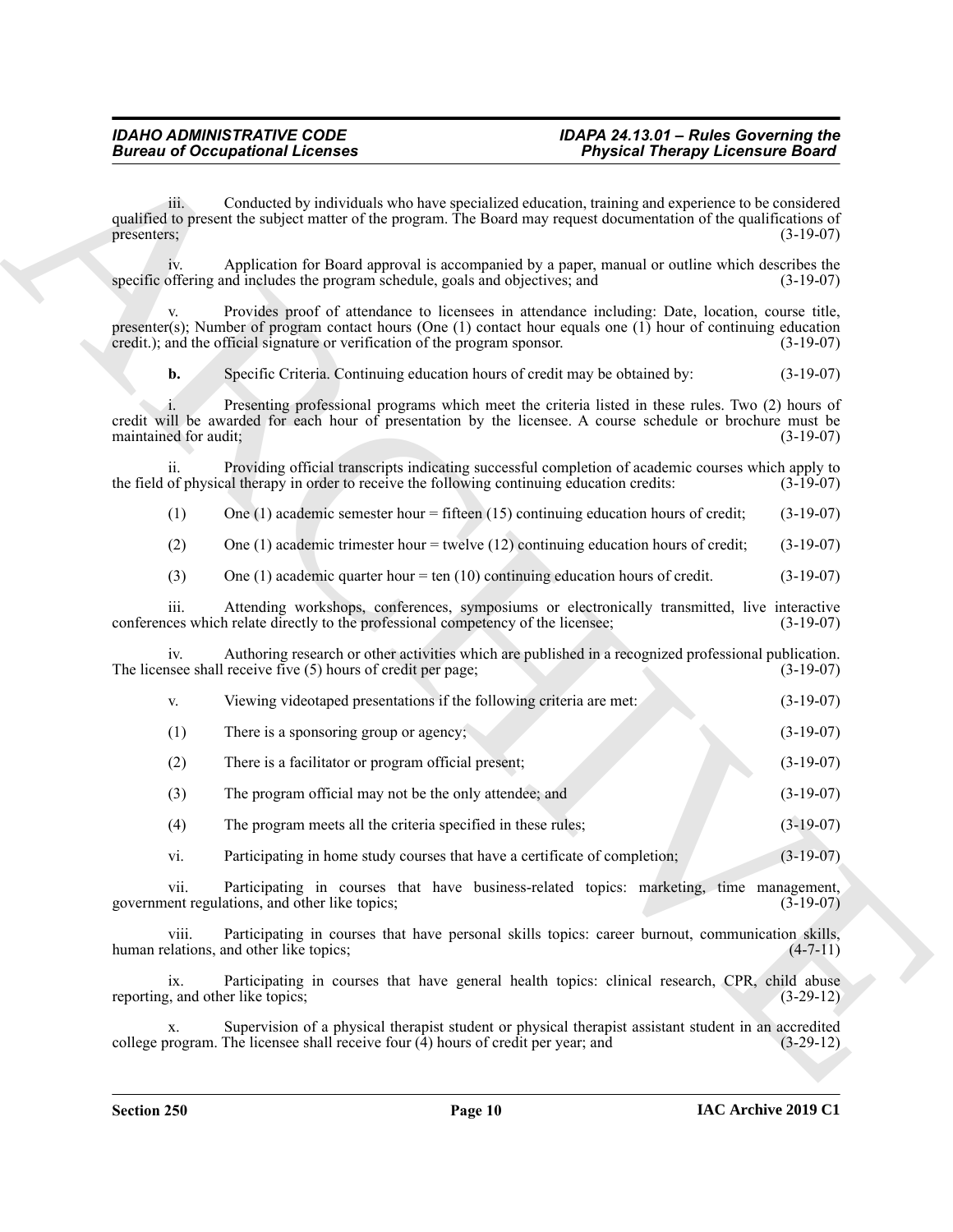<span id="page-10-7"></span>

|                                        | <b>Bureau of Occupational Licenses</b>                                                                                                                                                                                                                                                                     | <b>Physical Therapy Licensure Board</b> |
|----------------------------------------|------------------------------------------------------------------------------------------------------------------------------------------------------------------------------------------------------------------------------------------------------------------------------------------------------------|-----------------------------------------|
| Xi.<br>recertification was received.   | Completion and awarding of Board Certification or recertification by American Board of Physical<br>Therapy Specialists (ABPTS). The licensee shall receive sixteen (16) hours for the year the certification or                                                                                            | $(3-29-12)$                             |
| 09.                                    | <b>Course Approval.</b> Courses of study relevant to physical therapy and sponsored or provided by the<br>following entities or organizations shall be approved for continuing education credits:                                                                                                          | $(3-29-12)$                             |
| a.                                     | The American Physical Therapy Association (APTA) or any of its sections or local chapters; or                                                                                                                                                                                                              | $(3-29-12)$                             |
| b.                                     | The Federation of State Boards of Physical Therapy (FSBPT); or                                                                                                                                                                                                                                             | $(3-29-12)$                             |
| c.                                     | Commission on Accreditation in Physical Therapy Education (CAPTE); or                                                                                                                                                                                                                                      | $(3-29-12)$                             |
| d.                                     | National Athletic Trainers Association (NATA); or                                                                                                                                                                                                                                                          | $(3-29-12)$                             |
|                                        | A College or University which is accredited or a candidate for accreditation by the Northwest<br>Association of Secondary and Higher Schools or any similar accrediting body; or                                                                                                                           | $(3-29-12)$                             |
| f.                                     | Otherwise approved by the Board.                                                                                                                                                                                                                                                                           | $(3-29-12)$                             |
| 10.                                    | Submitting False Reports or Failure to Comply. The Board may condition, limit, suspend, or<br>refuse to renew the license of any individual whom the Board determines submitted a false report of continuing<br>education or failed to comply with the continuing education requirements.                  | $(3-19-07)$                             |
| 11.<br>application and renewal fee.    | Failure to Receive the Renewal Application. Failure to receive the renewal application shall not<br>relieve the licensee of the responsibility of meeting the continuing education requirements and submitting the renewal                                                                                 | $(3-19-07)$                             |
| $251. - 274.$                          | (RESERVED)                                                                                                                                                                                                                                                                                                 |                                         |
| 275.                                   | <b>DISCIPLINARY PENALTY (RULE 275).</b>                                                                                                                                                                                                                                                                    |                                         |
| 01.<br>procedures of the Board.        | Disciplinary Procedures. The disciplinary procedures of the Bureau are the disciplinary                                                                                                                                                                                                                    | $(3-19-07)$                             |
| 02.<br>of Section 54-2219, Idaho Code. | Civil Fine. The Board may impose a civil fine not to exceed one thousand dollars (\$1,000) for each<br>violation upon anyone licensed under Title 54, Chapter 22, Idaho Code who is found by the Board to be in violation                                                                                  | $(3-19-07)$                             |
| 03.                                    | Costs and Fees. The Board may order anyone licensed under Title 54, Chapter 22, Idaho Code,<br>who is found by the Board to be in violation of the provisions of Title 54, Chapter 22, Idaho Code, to pay the costs<br>and fees incurred by the Board in the investigation or prosecution of the licensee. | $(3-19-07)$                             |
| $276. - 299.$                          | (RESERVED)                                                                                                                                                                                                                                                                                                 |                                         |
| 300.                                   | <b>CODE OF ETHICS (RULE 300).</b><br>Physical therapists and physical therapist assistants are responsible for maintaining and promoting ethical practice in<br>accordance with the ethical principles set forth in Appendix A and Appendix B to these rules.                                              | $(3-19-07)$                             |
| $301. - 999.$                          | (RESERVED)                                                                                                                                                                                                                                                                                                 |                                         |
|                                        | APPENDIX A - PHYSICAL THERAPIST CODE OF ETHICS                                                                                                                                                                                                                                                             |                                         |
| Preamble                               |                                                                                                                                                                                                                                                                                                            |                                         |
|                                        | This Code of Ethics of the American Physical Therapy Association sets forth principles for the ethical practice of                                                                                                                                                                                         |                                         |

### <span id="page-10-9"></span><span id="page-10-8"></span><span id="page-10-0"></span>**251. -- 274. (RESERVED)**

### <span id="page-10-13"></span><span id="page-10-11"></span><span id="page-10-10"></span><span id="page-10-1"></span>**275. DISCIPLINARY PENALTY (RULE 275).**

### <span id="page-10-12"></span><span id="page-10-2"></span>**276. -- 299. (RESERVED)**

#### <span id="page-10-6"></span><span id="page-10-3"></span>**300. CODE OF ETHICS (RULE 300).**

#### <span id="page-10-4"></span>**301. -- 999. (RESERVED)**

### <span id="page-10-5"></span>**APPENDIX A - PHYSICAL THERAPIST CODE OF ETHICS**

#### **Preamble**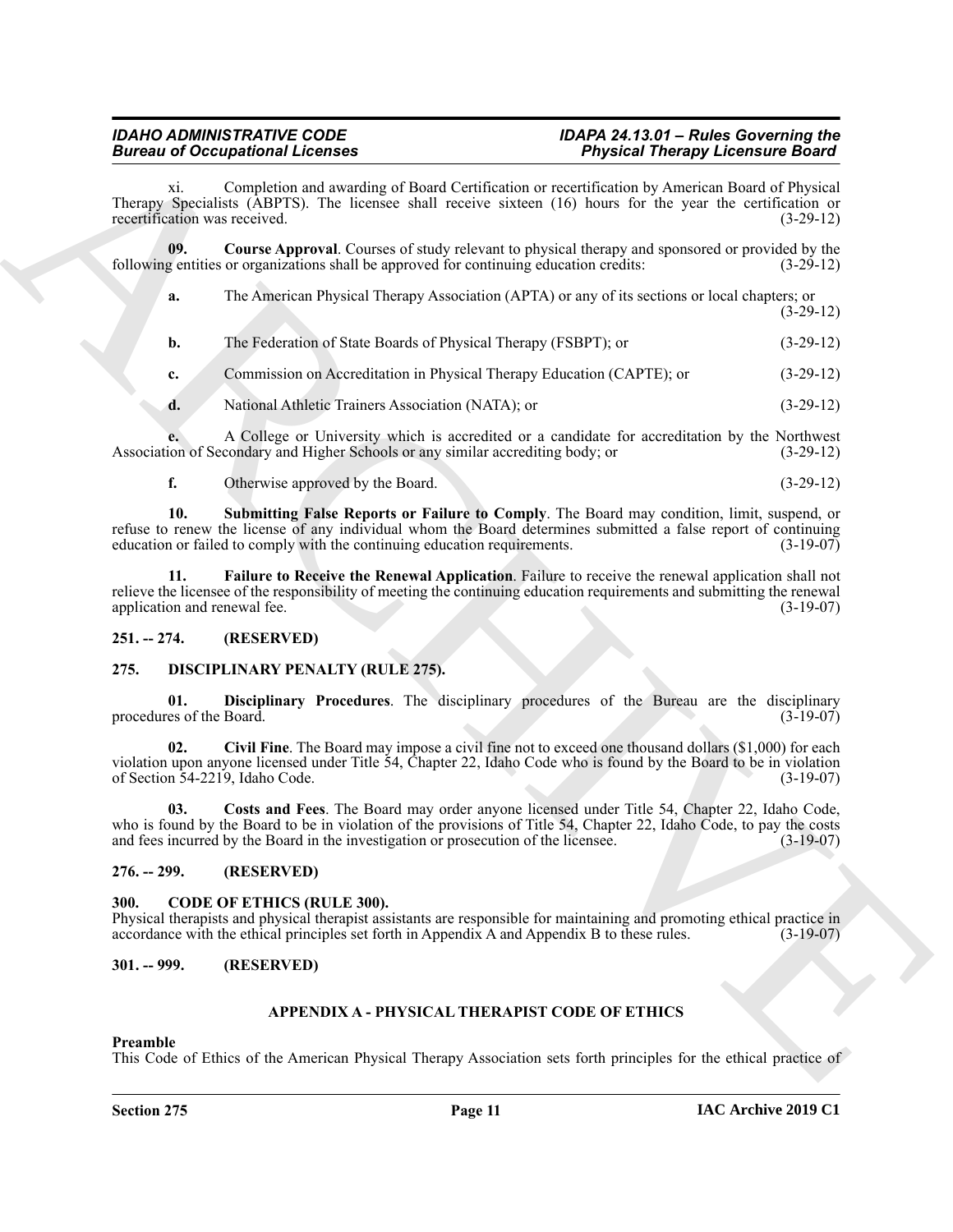physical therapy. All physical therapists are responsible for maintaining and promoting ethical practice. To this end, the physical therapist shall act in the best interest of the patient/client. This Code of Ethics shall be binding on all physical therapists.

### **Principle 1**

A physical therapist shall respect the rights and dignity of all individuals and shall provide compassionate care.

### **Principle 2**

A physical therapist shall act in a trustworthy manner toward patients/clients and in all other aspects of physical therapy practice.

#### **Principle 3**

A physical therapist shall comply with laws and regulations governing physical therapy and shall strive to effect changes that benefit patients/clients.

### **Principle 4**

A physical therapist shall exercise sound professional judgment.

#### **Principle 5**

A physical therapist shall achieve and maintain professional competence.

#### **Principle 6**

A physical therapist shall maintain and promote high standards for physical therapy practice, education, and research.

#### **Principle 7**

A physical therapist shall seek only such remuneration as is deserved and reasonable for physical therapy services.

#### **Principle 8**

A physical therapist shall provide and make available accurate and relevant information to patients/clients about their care and to the public about physical therapy services.

#### **Principle 9**

A physical therapist shall protect the public and the profession from unethical, incompetent, and illegal acts.

### **Principle 10**

A physical therapist shall endeavor to address the health needs of society.

### **Principle 11**

A physical therapist shall respect the rights, knowledge, and skills of colleagues and other health care professionals.

### <span id="page-11-0"></span>**APPENDIX B - PHYSICAL THERAPIST ASSISTANT CODE OF ETHICS**

### **Preamble**

**Einzion of Occupation Eliconics**<br>
Application and Computer and Application and Application and Application and the projection and the state of the state of the state of the state of the state of the state of the state of This document of the American Physical Therapy Association sets forth standards for the ethical conduct of the physical therapist assistant. All physical therapist assistants are responsible for maintaining high standards of conduct while assisting physical therapists. The physical therapist assistant shall act in the best interest of the patient/client. These standards of conduct shall be binding on all physical therapist assistants.

#### **Standard 1**

A physical therapist assistant shall respect the rights and dignity of all individuals and shall provide compassionate care.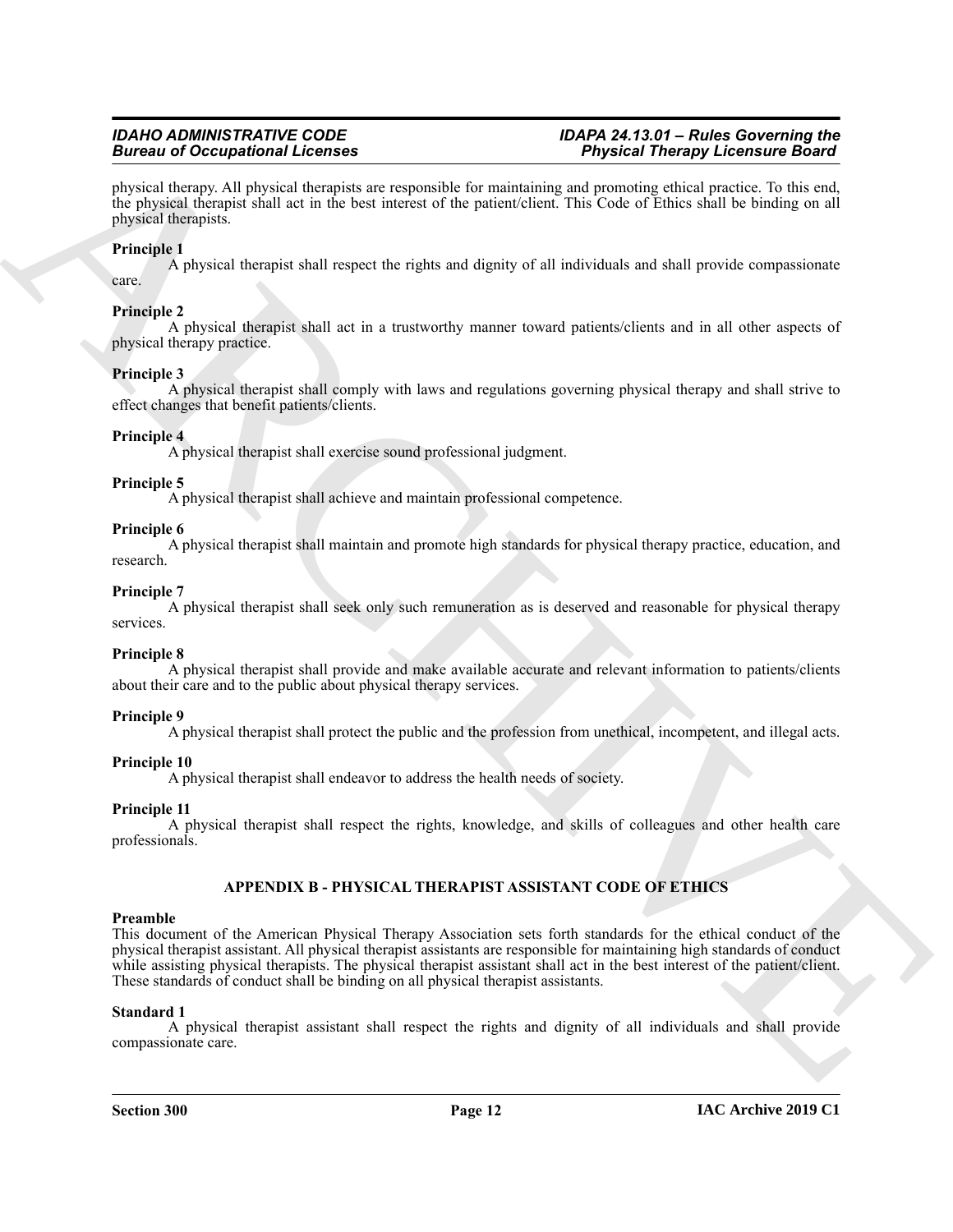#### **Standard 2**

A physical therapist assistant shall act in a trustworthy manner toward patients/clients.

#### **Standard 3**

Forces of Occupational Licensis<br>Statistics)<br>Statistics<br>Statistics<br>Statistics<br>Statistics<br>Statistics<br>Archives a decrease that the effect and the set in a true-work parameter area of particular and particular and<br>statistics a A physical therapist assistant shall provide selected physical therapy interventions only under the supervision and direction of a physical therapist.

#### **Standard 4**

A physical therapy assistant shall comply with laws and regulations governing physical therapy.

#### **Standard 5**

A physical therapist assistant shall achieve and maintain competence in the provision of selected physical therapy interventions.

#### **Standard 6**

A physical therapist assistant shall make judgments that are commensurate with his or her educational and legal qualifications as a physical therapist assistant.

#### **Standard 7**

A physical therapist assistant shall protect the public and the profession from unethical, incompetent, and illegal acts.